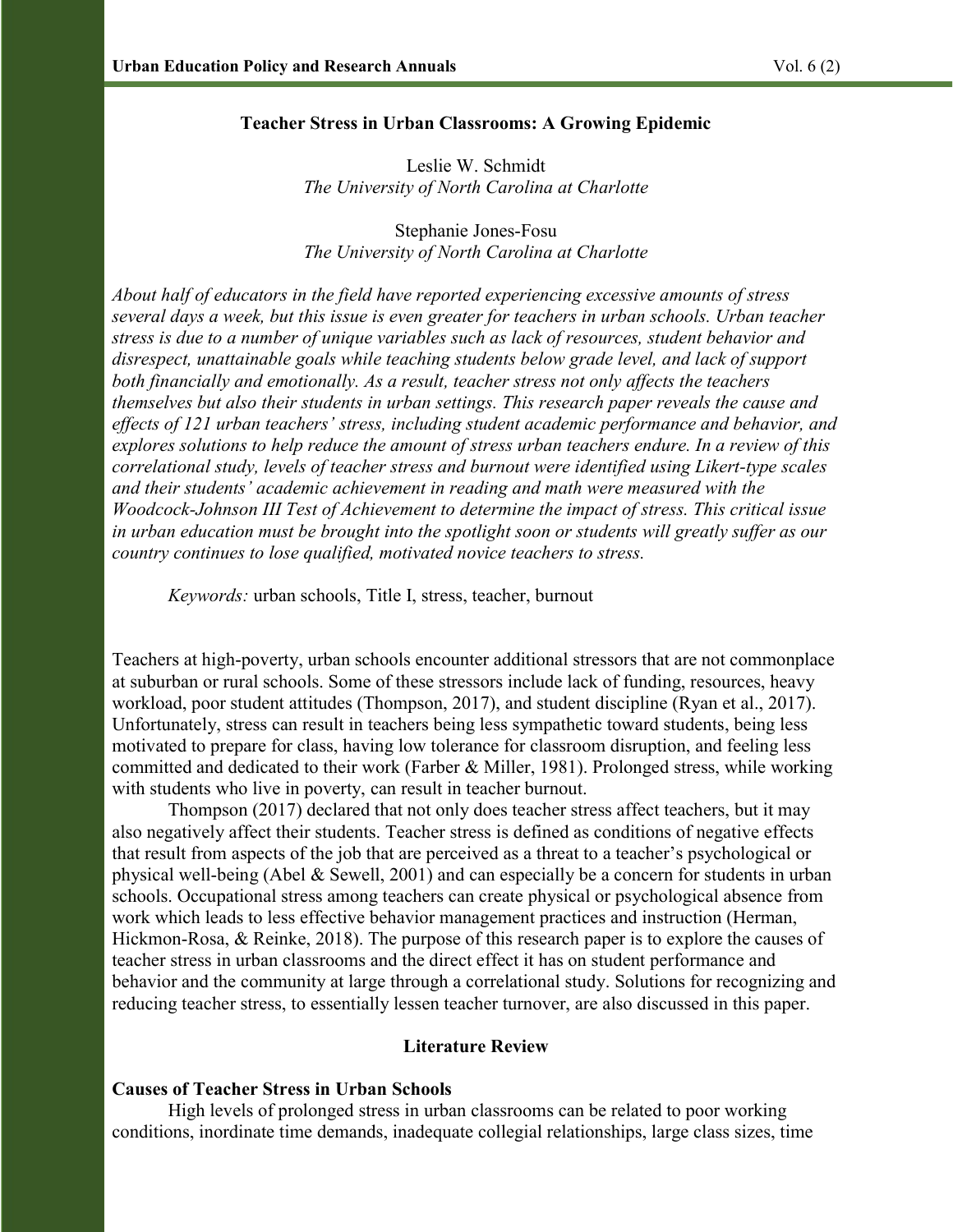pressures, lack of resources, isolation, fear of violence, role ambiguity, limited promotional opportunities, inadequate salary, lack of support and involvement in decision making, student behavioral problems (Abel & Sewell, 2001; Eslinger, 2014; Prilleltensky, Neff, & Bessell, 2016), and negative school climate (Ryan et al., 2017). Tellenback, Brenner, and Lofgren (1983) revealed that relationships with students have been suggested as the most important source of stress for teachers. Furthermore, Tokar and Feitler (1986) found that stress from inadequate discipline policies, inadequate salary, noisy pupils, and too much work were the major stress sources for urban teachers. Of the countless factors that produce teacher stress, research has shown that one factor greatly produces more teacher turnover than the others.

 Several studies have indicated that disruptive student behavior is consistently, if not the best, predictor of urban teacher stress (Abel & Sewell, 2001). In agreement, Tokar and Feitler (1982) and Ouellette et al. (2018) stated that urban teacher stress was produced more often by one or two students who chronically misbehave rather than the general lack of discipline or overall behavior problems in the school. In a study conducted by Haberman and Rickards (1990), twenty-four teachers who had previously left the teaching profession altogether indicated that discipline was the primary reason for quitting. In a separate correlational study conducted by Abel and Sewell (2001), urban school teachers identified pupil misbehavior and poor working conditions as the best predictors of burnout.

 Teachers in urban classrooms confront the everyday stress of meeting the challenging demands originally outlined in the No Child Left Behind Act (Eslinger, 2014). Urban educators spend large amounts of time on instruction and see below-average national scores (Thompson, 2017). DiBara (2007) revealed that when educators work in schools that are often labeled as failing, they try to bring their students' work up several grade levels while concurrently inspiring them and supporting their personal growth and development. Eslinger (2014) suggested that stress and the ultimate exit of teachers from the field of education is caused by the difficulties teachers face of confronting the "cultural mismatch that marginalized students face in school and society and of negotiating the bureaucratic challenges of limited resources and support" (p. 229).

### Effects of Teacher Stress in Urban Schools

Teachers who feel emotionally exhausted or experience high levels of burnout demonstrate lower quality of teaching and impaired relationships (Herman et al., 2018; Maslach & Jackson, 1981). Eaton, Anthony, Mandel, and Garrison (1990) stated that teaching is a highstress profession and many teachers experience serious emotional problems that are related to the stress of their job. Furthermore, the stress that teachers experience can interfere with personal well-being and can weaken their performance (Folkman, Lazarus, Gruen, & DeLongis, 1986). Possibly the most harmful effect of teacher stress is that when teachers are stressed and not coping, the relationships they have with their students are likely to suffer and lead to negative academic and behavioral outcomes for students (Wentzel, 2010). Reinke, Herman, and Stormont (2013) found that emotional exhaustion was associated with low levels of positive behavior support as evidenced by high rates of harsh reprimands.

Persistent stress can ultimately result in professional burnout (Herman et al., 2018). In many cases, the teacher stress in low socio-economic schools can be so significant that teachers leave the profession altogether after just one year (Thompson, 2017). At the same time, half of the teachers that enter the field leave within their first five years often as a result of the stress of their profession (Ingersoll, 2002). As turnover is most likely to occur in poorly performing urban schools, it leads to long-term destabilization of low-income neighborhood schools which lose continuity in relationships between students, teachers, parents, and the community (Robert Wood Johnson Foundation, 2016). The country also suffers a heavy financial burden when teachers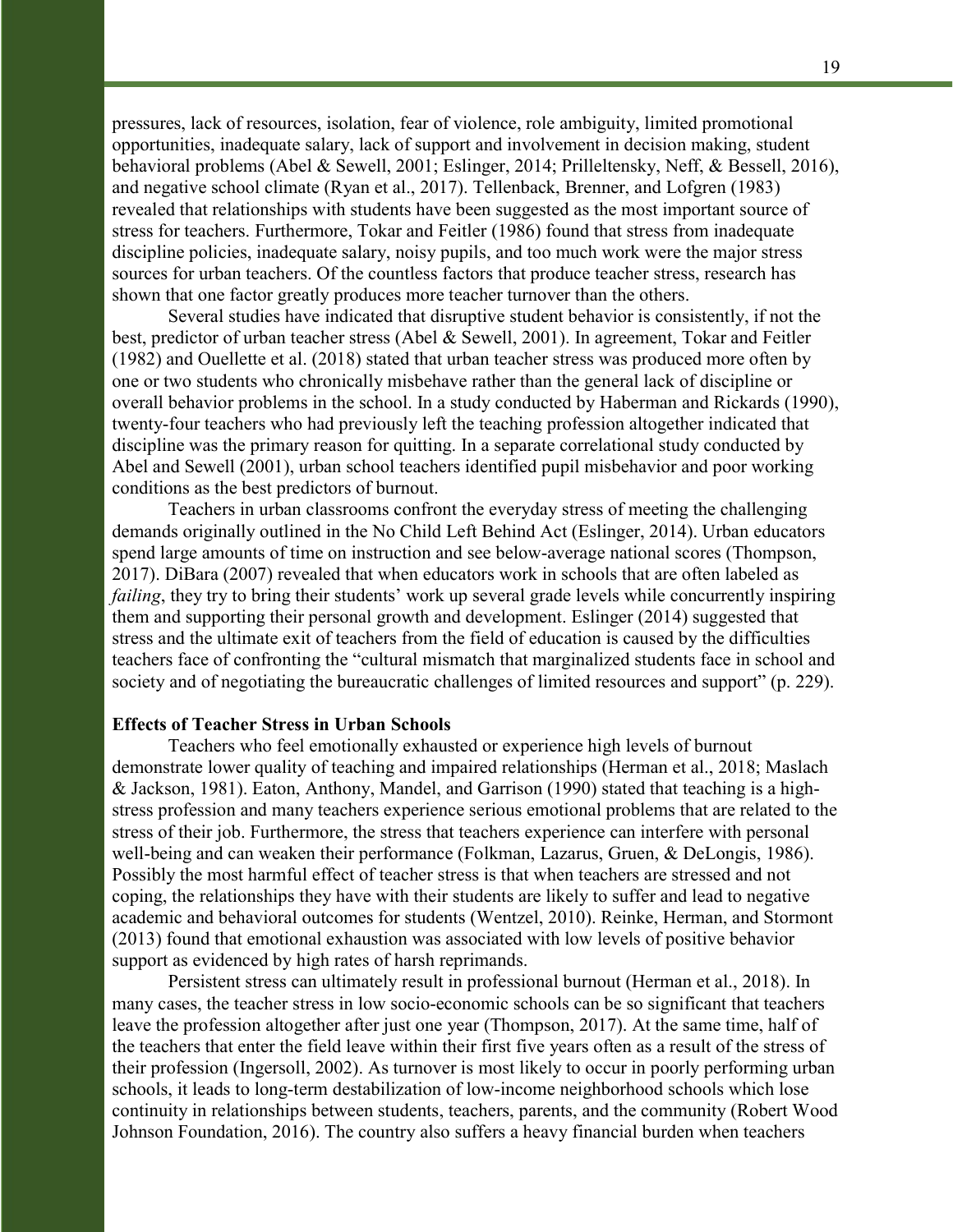leave the profession after just a few years. The National Commission on Teaching and America's Future estimates that public school teacher turnover costs the U.S. more than \$7.3 billion per year and the cost per teacher is estimated from over \$4,000 in rural areas to over \$17,000 in urban districts (Robert Wood Johnson Foundation, 2016). The causes and effects of teacher stress have been researched and identified, but how are urban educators coping with them?

# Coping with Urban Teacher Stress

According to Abel and Sewell (2001), "stress depends on an individual's cognitive appraisal of events and circumstances and on the ability to cope" (pg. 287). Coping refers to a person's behavioral and cognitive efforts to manage the internal and external demands of their environment (Herman et al., 2018). Coping strategies are constantly changing to manage the specific demands and as long as an individual's coping ability is not exceeded, no long-term stress is experienced (Abel & Sewell, 2001). Unfortunately, for teachers, coping with stress in their work environment can be less effective because most of the stressful situations tend to lie outside of the individual's control (Abel & Sewell, 2001). Novice teachers have to be able to multitask and cope with an endless number of dilemmas that occur in the classroom on a daily basis (Dias-Lacy & Guirguis, 2017). Furthermore, stress may be so prevalent in teachers because of the general level of alertness that is required on a daily basis (Abel & Sewell, 2001). In summation, understanding the patterns of teacher stress and coping may help provide systems of support or solutions needed to reduce teacher stress and burnout (Herman et al., 2018).

# Methodology

#### **Participants**

The purpose of the research presented in *Empirically Derived Profiles of Teacher Stress*, Burnout, Self-Efficacy, and Coping and Associated Student Outcomes by Herman et al. in 2018 was to examine the cause and effect of stress in elementary teachers in an urban Midwestern school district. The participants were 121 general education teachers and 1,817 students in kindergarten through fourth grade from nine elementary schools (Herman et al., 2018). All of the schools were implementing positive behavior interventions and supports (PBIS) with fidelity at their schools. The basic premise of PBIS is that adults are responsible for providing effective environments for their students and support is needed for adults to sustain this implementation (Herman et al., 2018). Of the teacher participants, 95% were female and 5% were male and the demographics of the teachers were 76% Caucasian, 22% African American, 1% Asian, and 1% Other (Herman et al., 2018). The student sample included 52% males, 76% African American students, and 61% of the students qualified for free or reduced lunch (Herman et al., 2018).

### Procedures

The teachers completed a packet of measures for each consented student in their class and self-report measures on their levels of burnout, stress, efficacy, and coping (Herman et al., 2018). Academic achievement in reading and math were assessed using Woodcock-Johnson III Test of Achievement (WJ III ACH) administered by trained undergraduate and graduate students. The Maslach Burnout Inventory (MBI) was completed by all of the teachers to measure their levels of burnout. The level of teacher stress and their ability to cope were identified by their responses on an 11-point Likert-type scale from 0 to 10. The Ohio State Teacher Efficacy Scale was completed by all of the teachers to measure their teacher self-efficacy. Findings for the levels of stress were presented in four subgroups: Stressed/Low Coping, Stressed/Moderate Coping, Stressed/High Coping, and Well Adjusted (Herman et al., 2018). To report student behavior, the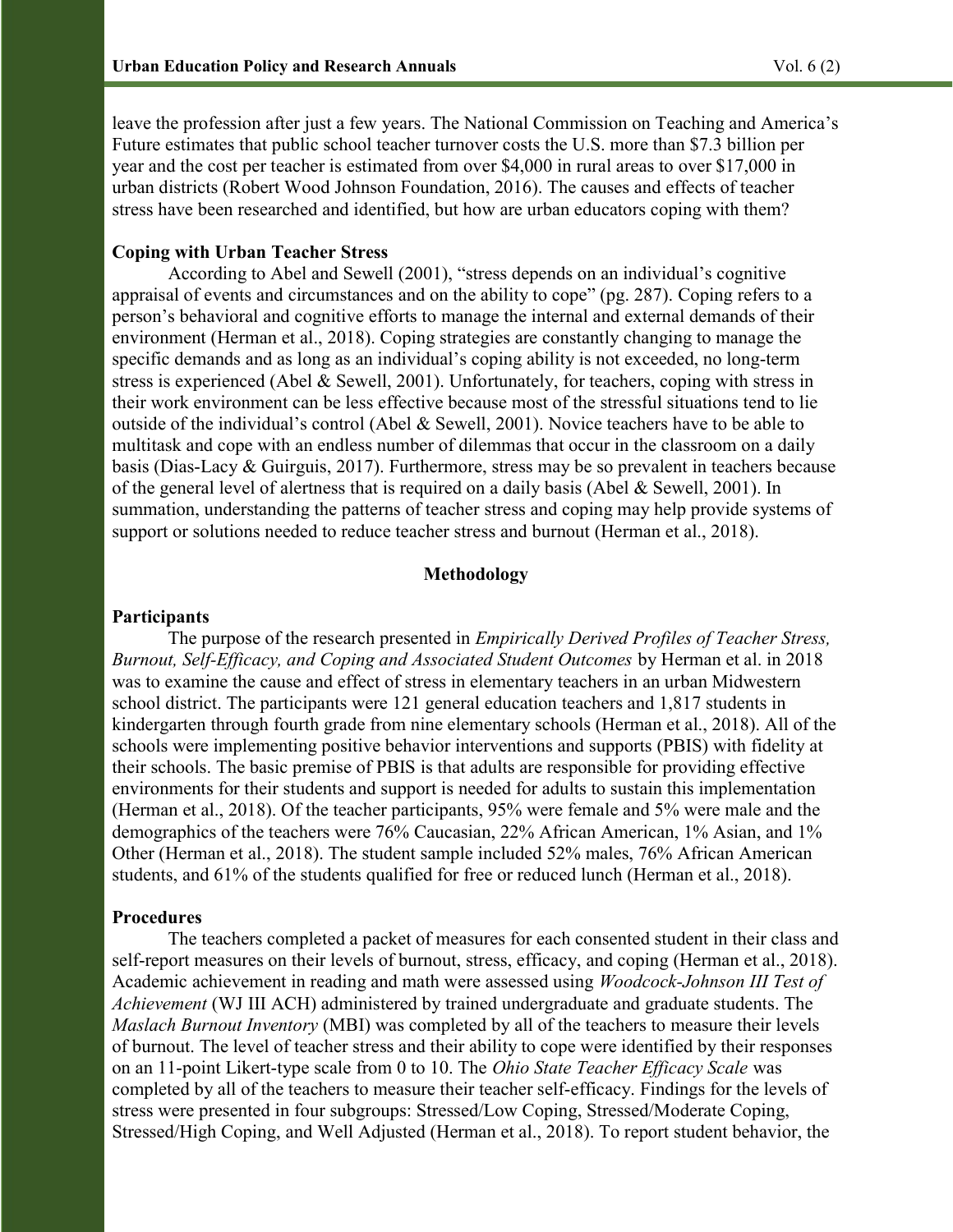teachers completed the 54-item Teacher Observation of Classroom Adaptation Checklist (TOCA-C) that included seven subscales: Concentration Problems, Disruptive Behavior, Prosocial Behavior, Emotional Regulation, Internalizing Problems, Family Problems, and Family Involvement. Finally, student achievement was measured by conducting the six subtests of the WJ III ACH in reading and math.

#### **Results**

 Findings from this study indicated that nearly all teachers (93%) fell into classes that were characterized by high levels of stress and only 7% of the teachers were well-adjusted (Herman et al., 2018). The Stressed/Low Coping class presented the highest rates of student behavior problems and lowest academic achievement (Herman et al., 2018). Further, the Stressed/Low Coping class had a significantly lower mean score on prosocial behavior while the Well Adjusted class had a higher mean score for prosocial behavior. The Stressed/Low Coping class had significantly higher disruptive behavior mean scores than the Well Adjusted class, Stressed/High Coping, and the Stressed/Moderate Coping class. Additionally, the Stressed/Not Coping class had the highest means for student concentration problems and teacher burnout. Among math achievement, the students of the teachers in the Stressed/Not Coping class had lower mean scores than their counterparts. However, there was no significant differences between classes on reading achievement scores as reported by Herman et al. (2018).

## **Discussion**

The profiles of the teachers were significantly related to the student behavior outcomes in ways the authors expected, supporting the validity of the profiles in this sample of elementary school teachers (Herman et al., 2018). The high stress levels of nearly all of the teacher participants in this study confirmed evidence suggesting that teaching is a stressful profession. Herman et al. also stated that it is no surprise that teachers report higher than average levels of mental health and physical problems and below average levels of job satisfaction when compared with individuals in other occupations. Ultimately, the Stressed/Low Coping teacher profiles were associated with the worst student outcomes which included higher disruptive behaviors and lower student adaptive behaviors and math achievement (Herman et al., 2018). The identified study implications that can be used to address stress in teachers in urban classrooms across the country. First, their study revealed that screening teachers based on their levels of stress, coping, and burnout may identify those in need of support. Voluntary or selfscreening could be tied to building initiatives such as health promotion and mental health awareness. Second, teachers who report high levels of stress and low coping skills should be offered supportive services that focus on equipping adults with strategies for promoting adaptive thinking and adaptive behavior. Third, Herman et al. suggested ecological manipulations that include fostering nurturing environments at school, not only for the students but also for the teachers that work there. Finally, teachers should also be better prepared to enter the field of education. Teacher preparation programs should pay more attention to classroom management and psychological techniques to cope with stress (Prilleltensky et al., 2017). Further, teacher candidates should be challenged to "gain skills in critical reflection and critical consciousness in an effort to deconstruct the existing social order" (Allen, Hancock, Starker-Glass, & Lewis, 2017, p. 14) to teach their ever-growing diverse population of students

Overall, their findings suggested that investing in resources that support teacher adaptation may improve not only their well-being but also the well-being and functioning of their students (Herman et al., 2018). The authors summarized their study by reminding the audience of the fact that teacher stress and burnout are significant problems that affect our urban schools and that there is a need to find impactful and innovative ways to support teachers and, in return,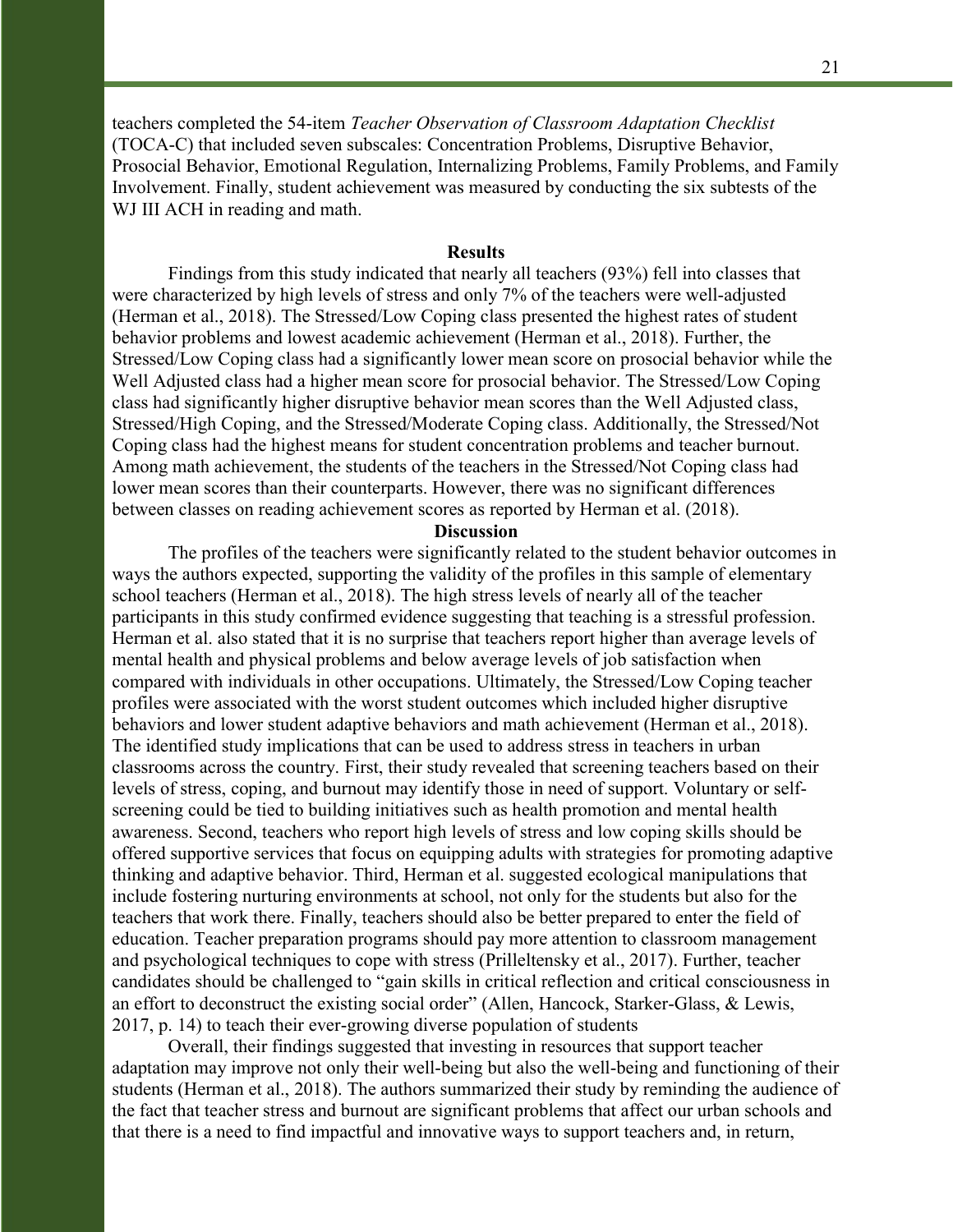improve outcomes for students. The findings of this article support the literature that exists in education that teachers are dealing with stress on a daily basis and this affects not only themselves, but also their disadvantaged students. Potential solutions to urban teacher stress include identifying those suffering from high stress and intervening, building strong mentor/mentee relationships, providing teachers with four mental health days per school year, and placing emphasis on culturally relevant pedagogy in teacher education programs and professional development.

While a great deal of research exists in regards to urban teacher stress, very few solutions and their effectiveness have been reported. Herman et al. (2018) revealed that current research on teacher burnout indicates that teachers may benefit from additional support in classroom management, but future research will need to determine if these interventions move teachers into more adaptive stress profiles. Current solutions include additional training for teachers, improving teacher preparation programs, ongoing professional development (DiBara, 2007), and improving the conditions of work (Haberman & Rickards, 1990). Again, no data has been revealed to present the success of these solutions. Future implications of this research paper could include incorporating the solutions presented and conducting a longitudinal study on the effectiveness.

### Implications

More attention needs to be placed on the growing epidemic of teacher stress to reduce the consequences stress has on teachers, their students, and the community. First of all, attention needs to be placed on helping teachers cope with stress to help prevent them from experiencing work-related burnout and turnover (Thompson, 2017). Prior to providing support for teachers suffering from teacher stress, a survey must be conducted to identify the teachers that need additional support. Tokar and Feitler (1982) agree that schools need to identify the stress levels of staff, especially new teachers, and provide them with more supervision and coping skills. A team of trained professionals would provide coping skills and interventions such as relaxation training as a free, voluntary service for state educators with intense needs (Herman et al., 2018).

 As several studies have revealed that teacher turnover typically occurs within the first five years of a teacher's career at an urban school (Eslinger, 2014; Haberman & Rickards, 1990; Ingersoll, 2002; Prilleltensky et al., 2016; Ryan et al., 2017; Thompson, 2017), a strong mentor/mentee relationship must be developed with consistent, meaningful meetings. The administrators of the school would choose strong mentors who will then receive relevant training and a monetary incentive for their additional time and support. This relationship would continue for at least three years or until the novice teacher feels comfortable and competent in the classroom as evidence of observations, discussions, and self-reflection. Haberman and Rickards (1990) pointed out that it takes approximately three years for teachers to become competent in urban classrooms, therefore urban schools may be losing teachers at the point they become effective professionals.

 To help reduce teacher stress, one mental health day would be provided per quarter for each educator. This time would be given in addition to sick and personal days each academic year, but would not require a doctor's note or written excuse. These mental health days would provide additional time for teachers to take care of themselves, regroup, or do something they enjoy. Eslinger (2014) acknowledged that teachers are often buried in paperwork which includes classwork to grade and lesson plans to write. This mental health day could also be used to catch up on the abundant amounts of work that hang over a teacher's head, daily.

 Ultimately, scholars agree that urban students do not perform well academically or behaviorally because of the cultural mismatch between their school and home (Eslinger, 2014). This can result in discipline problems and failing school grades. To help dissolve the Eurocentric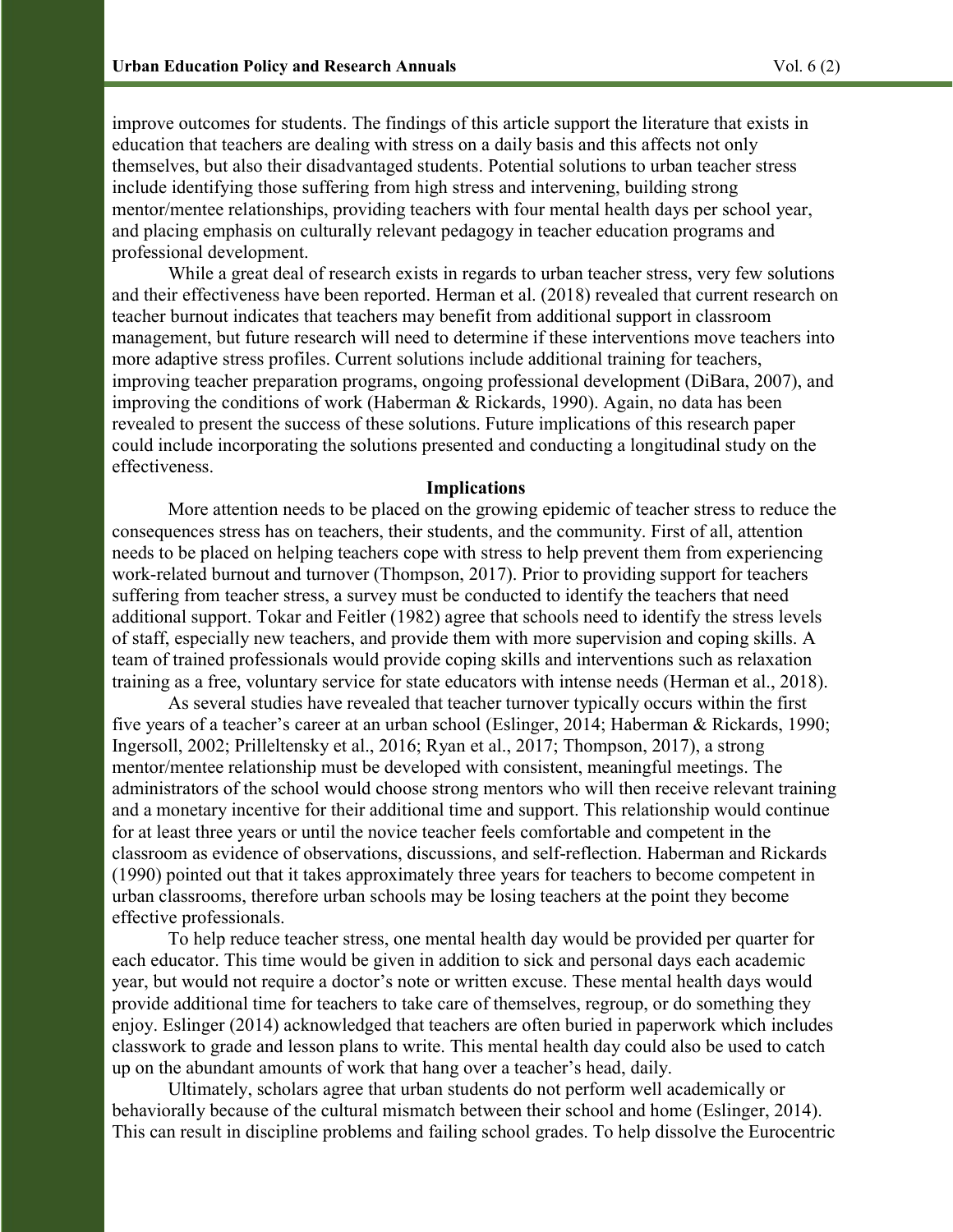norms (Eslinger, 2014) in urban classrooms, a culturally relevant teaching (CRT) course must become required in all education course loads. It is hopeful that discipline and the difficulties of working with underachieving students of various cultural backgrounds will be improved if teacher education programs are required to include instruction on culturally relevant pedagogy (Allen et al., 2017; Haberman & Rickards, 1990). In agreement, Allen et al. (2017) have proposed a critical framework that integrates culturally relevant pedagogy (CRP) into teacher education programs that incorporates social justice, critical reflection, and critical questions for teacher candidates that are 82% White female. Allen et al. (2017) declared that program development is imperative in teacher education and should be grounded in a social justice mission.

One semester long course of CRT would include teaching preservice teachers how to engage their students of different cultures and backgrounds (Ladson-Billings, 2011). These preservice teachers would need to learn how to deconstruct the curriculum to expose its weaknesses, construct or build the curriculum, and reconstruct or rebuild the curriculum to help students make sense of it (Ladson-Billings, 2011). This course would be required by all students pursuing a degree in education across the country. Gloria Ladson-Billings (2011) revealed that after observing preservice teachers, they began to see multicultural education and teaching for social justice as an ethical position they need to take in order to ensure that students are getting the education they are entitled to. Further, all preservice teachers should experience an urban classroom setting, at least once, prior to receiving their educational degree.

As most current educators have not received culturally relevant training, a required professional development training would occur throughout one full school year to educate teachers on the aspects, importance, and tools for implementing culturally relevant training. This professional development would need to be ongoing for at least one school year in order for teachers to buy into the importance of this teaching model. Teacher performance on this standard would be evaluated yearly by administrators. Overall, teachers need to understand that they will not be given additional work and that CRP is simply a different way of thinking and teaching their diverse learners.

### Conclusion

 In summation, it is crucial that professionals in the field of education not only address the issue and innumerable causes of teacher stress but also find strategies to help teachers cope with work-related stress. While small steps can be taken to reduce teacher stress it is believed that the best way to approach the largest factor of teacher stress in urban classrooms, which is student discipline, is by requiring all preservice teachers pursuing their degree in education to take at least one CRT course in college and experience an urban classroom setting. All other current teachers will earn credentials by attending and participating in a year of professional development. If this growing epidemic is not addressed, the average turnover rates among new teachers will continue to rapidly increase, particularly in low-income schools.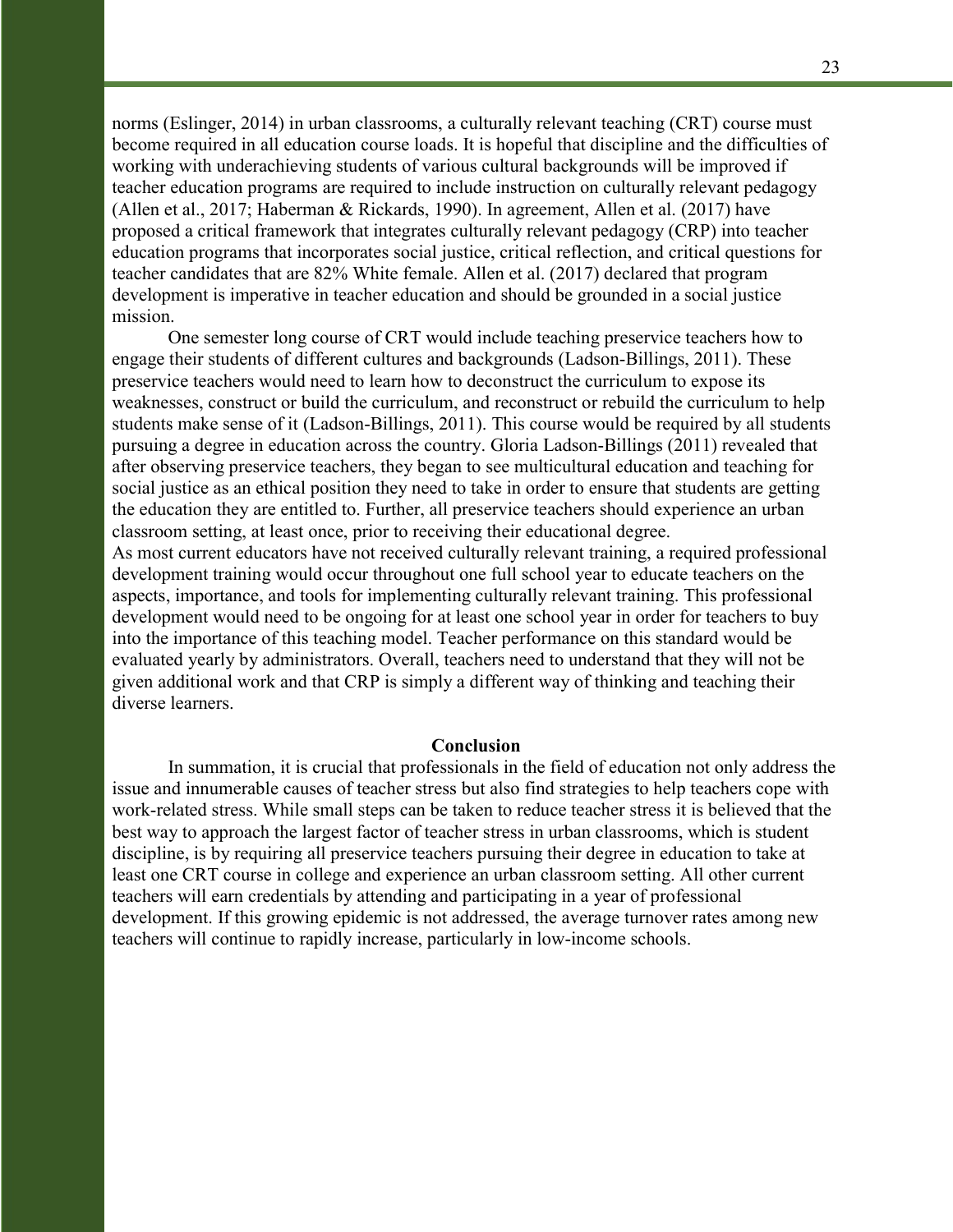# References

- Abel, M. H., & Sewell, J. (2001). Stress and burnout in rural and urban secondary school teachers. The Journal of Educational Research, 92(5), 287-293.
- Allen, A., Hancock, S. D., Starker-Glass, T., & Lewis, C. W. (2017). Mapping culturally relevant pedagogy into teacher education programs: A critical framework. Teachers College Record, 119(1), 1-26.
- Dias-Lacy, S. L., & Guirguis, R. V. (2017). Challenges for new teachers and ways of coping with them. *Journal of Education and Learning*, 6(3), 265–272.doi:10.5539/jel.v6n3p265.
- DiBara, J. A. (2007). Responsible to the kids: The goals and struggles of urban high school teachers. The New Educator, 3(1), 11-30.
- Eaton, W. W., Anthony, J. C., Mandel, W., & Garrison, R. (1990). Occupations and the prevalence of major depressive disorder. Journal of Occupational and Environmental Medicine. 32, 1079-1087.
- Eslinger, J. C. (2014). Navigating between a rock and a hard place: Lessons from an urban school teacher. Education and Urban Society, 46(2), 209-233.
- Farber, B. A., & Miller, J. (1981). Teacher burnout: A psychoeducational perspective. Teachers College Record, 83(2), 235-43.
- Folkman, S., Lazarus, R. S., Gruen, R. J., & DeLongis, A. (1986). Appraisal, coping, health status, and psychological symptoms. Journal of Personality and Social Psychology, 50, 571-579.
- Haberman, M., & Rickards, W. H. (1990). Urban teachers who quit: Why they leave and what they do. Urban Education, 25(3), 297-303.
- Herman, K.C., Hickmon-Rosa, J., & Reinke, W. M. (2018). Empirically derived profiles of teacher stress, burnout, self-efficacy, and coping with associated student outcomes. Journal of Positive Behavior Interventions, 20(20), 90-100. doi: 10.1177/1098300717732066
- Ingersoll, R. M. (2002, August 15). High turnover plagues schools. USA Today. Retrieved from https://repository.upenn.edu/cgi/viewcontent.cgi?article=1130&context=gse\_pubs
- Ladson-Billings, G. (2011). "Yes, but how do we do it?": Practicing culturally relevant pedagogy. In Landsman, J.G., & Lewis, C.W. (Eds.), White teachers/diverse classrooms: Creating inclusive schools, building on students' diversity, and providing true educational equity  $(2<sup>nd</sup> Ed., pp. 33-46)$ . Sterling, VA: Stylus.
- Maslach, C., & Jackson, S. E. (1981). MBI: Maslach burnout inventory. Palo Alto, CA: Consulting Psychologists Press.
- Ouellette, R. R., Frazier, S. L., Shernoff, E. S., Cappella, E., Mehta, T. G., Marinez-Lora, A.,
- Prilleltensky, I., Neff, M., & Bessell, A. (2016). Teacher stress: What it is, why it's important, how it can be alleviated. *Theory Into Practice*, 55(2), 104–111. doi: 10.1080/00405841.2016.1148986
- Reinke, W. M., Herman, K. C., & Stormont, M. (2013). Classroom-level positive behavior supports in schools implementing SW-PBIS: Identifying areas for enhancement. Journal of Positive Behavior Interventions, 15, 39–50.